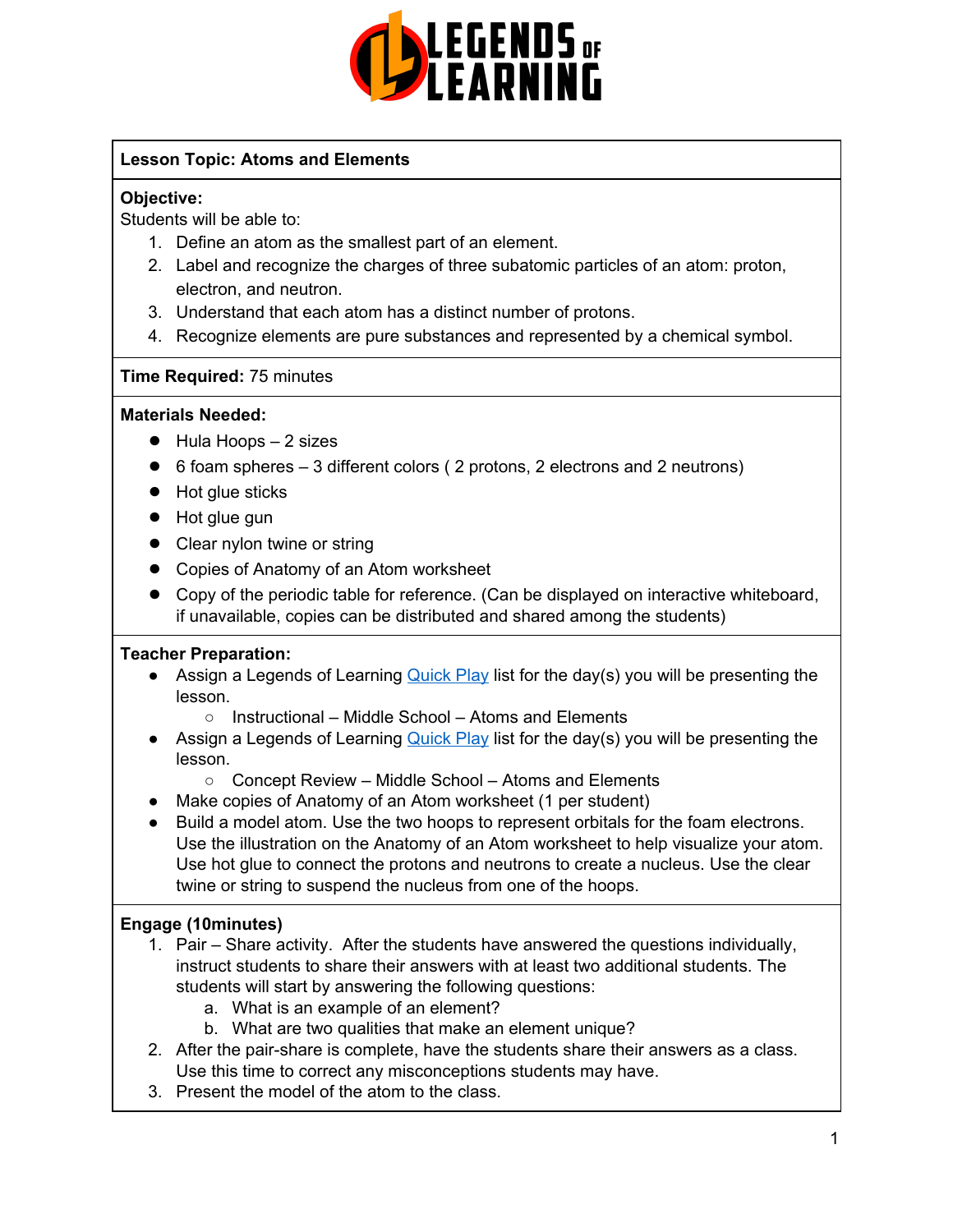

- 4. Request student observations using directed questioning about the positions of the foam spheres on the atoms, what the foam balls represent, and why are they all not located in the center of the atom?
	- a. Answer: The foam spheres represent subatomic particles: protons, electrons, and neutrons. Protons and neutrons are in the center of the atom, which is called the nucleus. Protons have a positive charge, neutrons are electrically neutral, and electrons have a negative charge. Electrons orbit the nucleus.
- 5. Explain to the students that every atom has a unique number of protons. Show the periodic table.

## **Explore (30 minutes)**

- 1. Have students sign into Legends of [Learning.](https://app.legendsoflearning.com/) Instruct students to complete the Instructional playlist.
- 2. As students complete the assigned games, students will complete the Anatomy of an Atom worksheet.
- 3. Circulate as students work through the playlist and complete the worksheet.

#### **Explain (20 minutes)**

- 1. Review answers to Anatomy of an Atom handout by drawing the atom diagram and atomic symbol box on the classroom whiteboard or interactive whiteboard.
- 2. Relate student knowledge to the model of the atom introduced at the beginning of the lesson.
- 3. What part of the atom contains protons and neutrons? (nucleus)
- 1. What is the name of the particle on the outer edge of the hoop? (electron)
- 2. Why is that particle farther away from the center?
- 3. What would happen if the number of protons inside the nucleus changed? (It would be a different atom)
- 4. What are some characteristics of Helium? (gas, used to give lift to balloons)
- 5. Look at the periodic table, what element is formed if one additional proton is added to the nucleus of the model element? (lithium)
- 6. What are some characteristics of lithium that you learned from your game play in Legends of Learning? (used in batteries, solid)
- 7. Who can explain to the class the parts of the atom using the model?
	- i. Have students identify the nucleus, protons, neutrons, and electrons.
- 8. Who can explain to the class how the atom model would look different if we were describing lithium?
	- i. Have students identify the additional number of protons and electrons needed.
- 9. If we were to create an element box like the one in the Anatomy of an Atom handout, how would lithium look different? Who would like to create the element box for lithium?
	- i. Erase the information from the helium element box on the board. Have the students fill in the chemical symbol for lithium, atomic number, and mass number.

## **Elaborate (5 minutes):**

1. Explain to students that the periodic table is arranged by atomic number, the number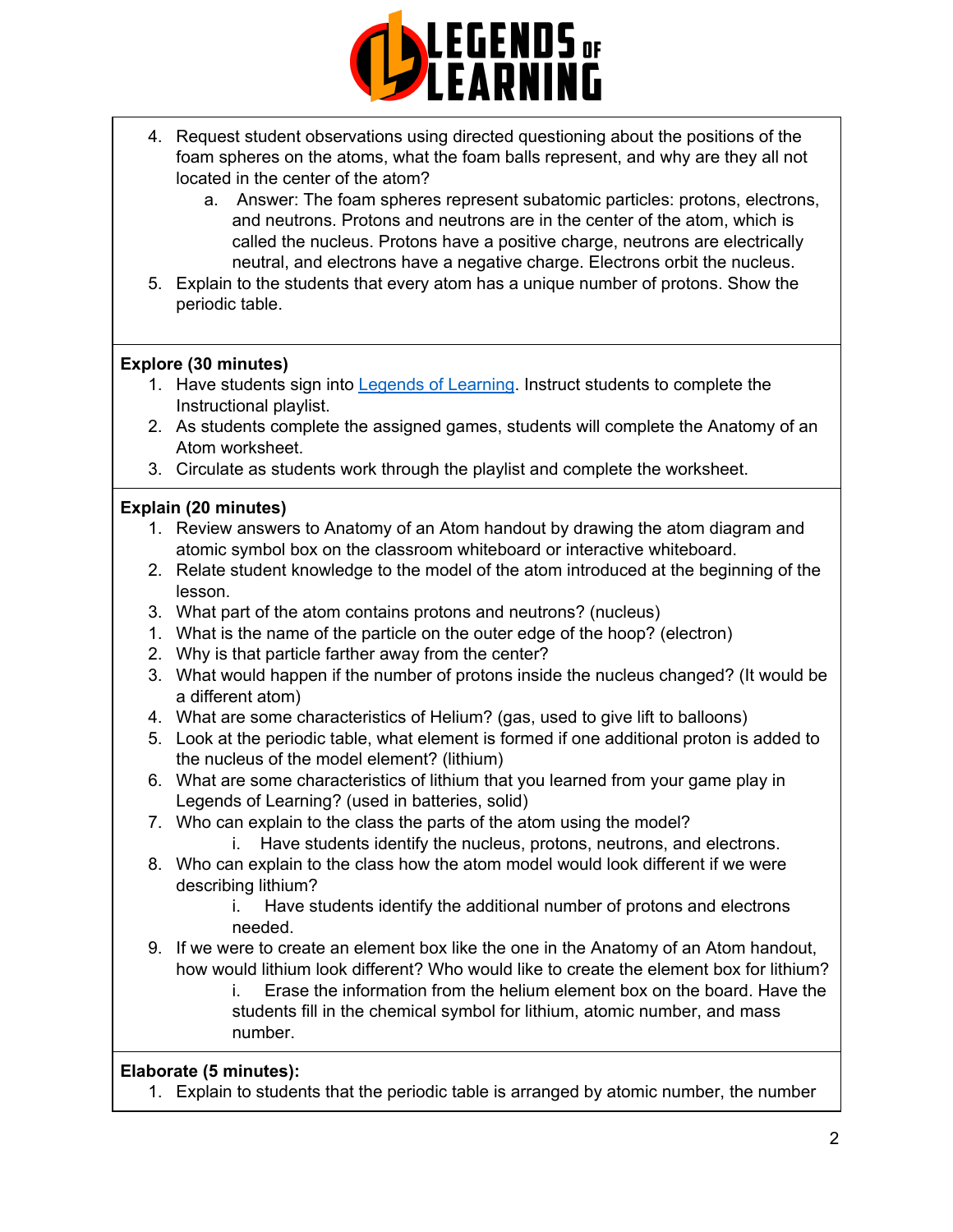

of protons in an element. Each element has unique characteristics as a result.

- 2. Elements can exist a solids, gas, and even liquids (use Mercury as an example).
- 3. Atoms are the smallest part of an element and can combine to form compounds in chemical reactions.
- 4. Show the [Chemical](https://www.beautifulchemistry.net/reaction) Garden video, which shows a chemical reaction of a metal salt immersed in water.

a. Explain to students that atoms combine to form compounds, and chemical reactions occur between compounds in certain conditions. They will study compounds and chemical reactions in the future.

#### **Evaluate (10 minutes):**

- 1. Have students sign into Legends of [Learning](https://app.legendsoflearning.com/teachers/playlists/1284338) and complete the Content Review quickplay list.
- 2. [Analyze](https://app.legendsoflearning.com/teachers/reporting/performance/class/2758678) student results to access topics for reteaching.

#### **Additional Lesson Strategies:**

- To use Legends for additional instruction, create a [custom](https://intercom.help/legends-of-learning/en/articles/2154910-creating-a-playlist) playlist with an [instructional](https://intercom.help/legends-of-learning/en/articles/3505828-types-of-games) [game](https://intercom.help/legends-of-learning/en/articles/3505828-types-of-games) and pre and post [assessment](https://intercom.help/legends-of-learning/en/articles/2154913-adding-assessments-to-a-playlist).
- To use Legends for a quick formative [assessment](https://intercom.help/legends-of-learning/en/articles/2154913-adding-assessments-to-a-playlist), create a 5-question assessment in a [playlist](https://intercom.help/legends-of-learning/en/articles/2154910-creating-a-playlist).
- To use Legends for a student-directed experience, create a [targeted](https://intercom.help/legends-of-learning/en/articles/3340814-targeted-freeplay) freeplay playlist.
- Encourage students to play on their own at home in Legends of Learning: [Awakening](https://intercom.help/legends-of-learning/en/articles/2425490-legends-of-learning-awakening) for a student-driven experience including avatars, battling, and quests all centered around topics they are covering in class.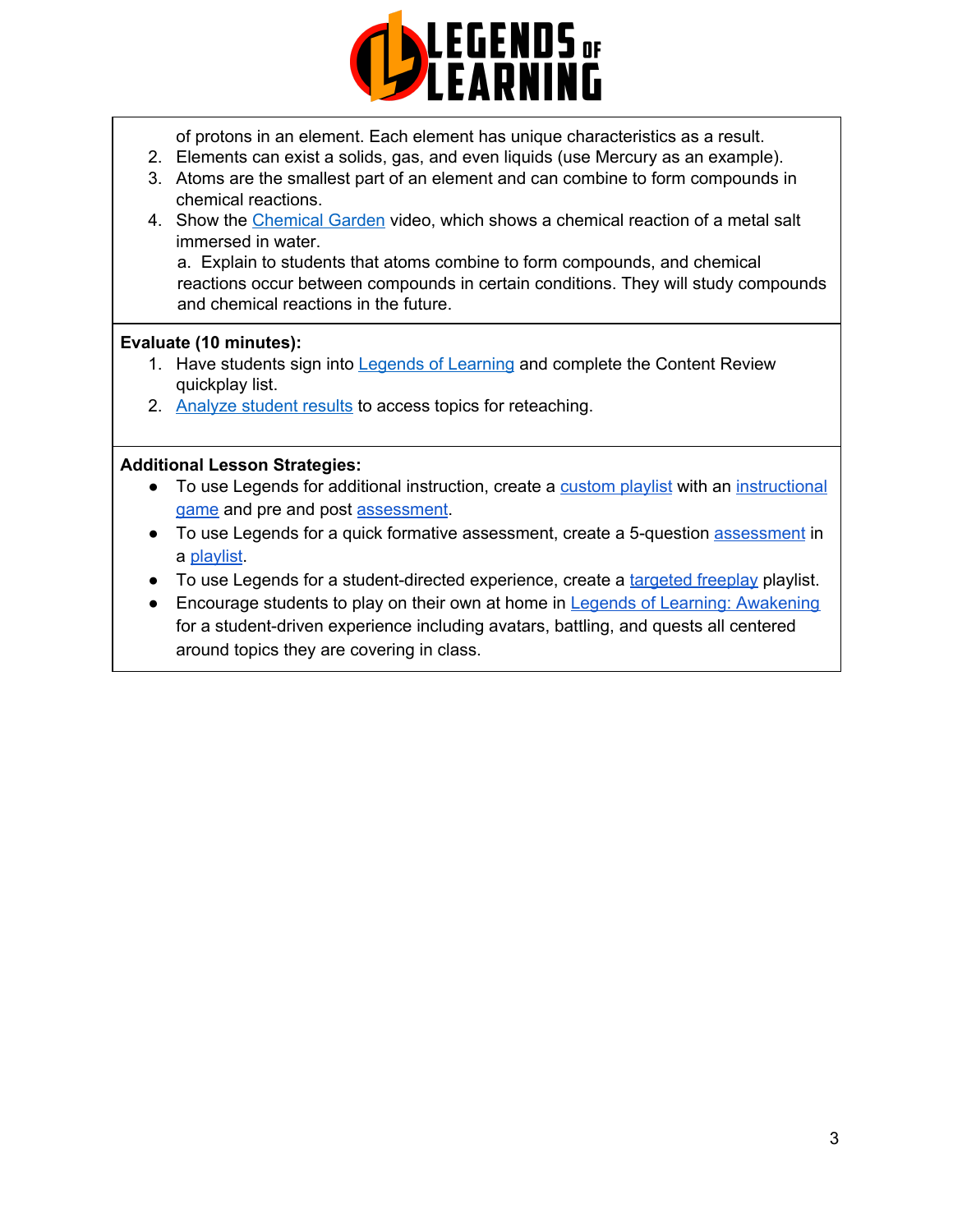

# **Anatomy of an Atom**

Directions: While playing the first three instructional games in Legends of Learning, label the parts of the atoms and complete the missing information from the Helium element box below.

Part 1: Label the parts of the atom.



Part 2: Label the atomic number and the mass number to complete the Helium element box.